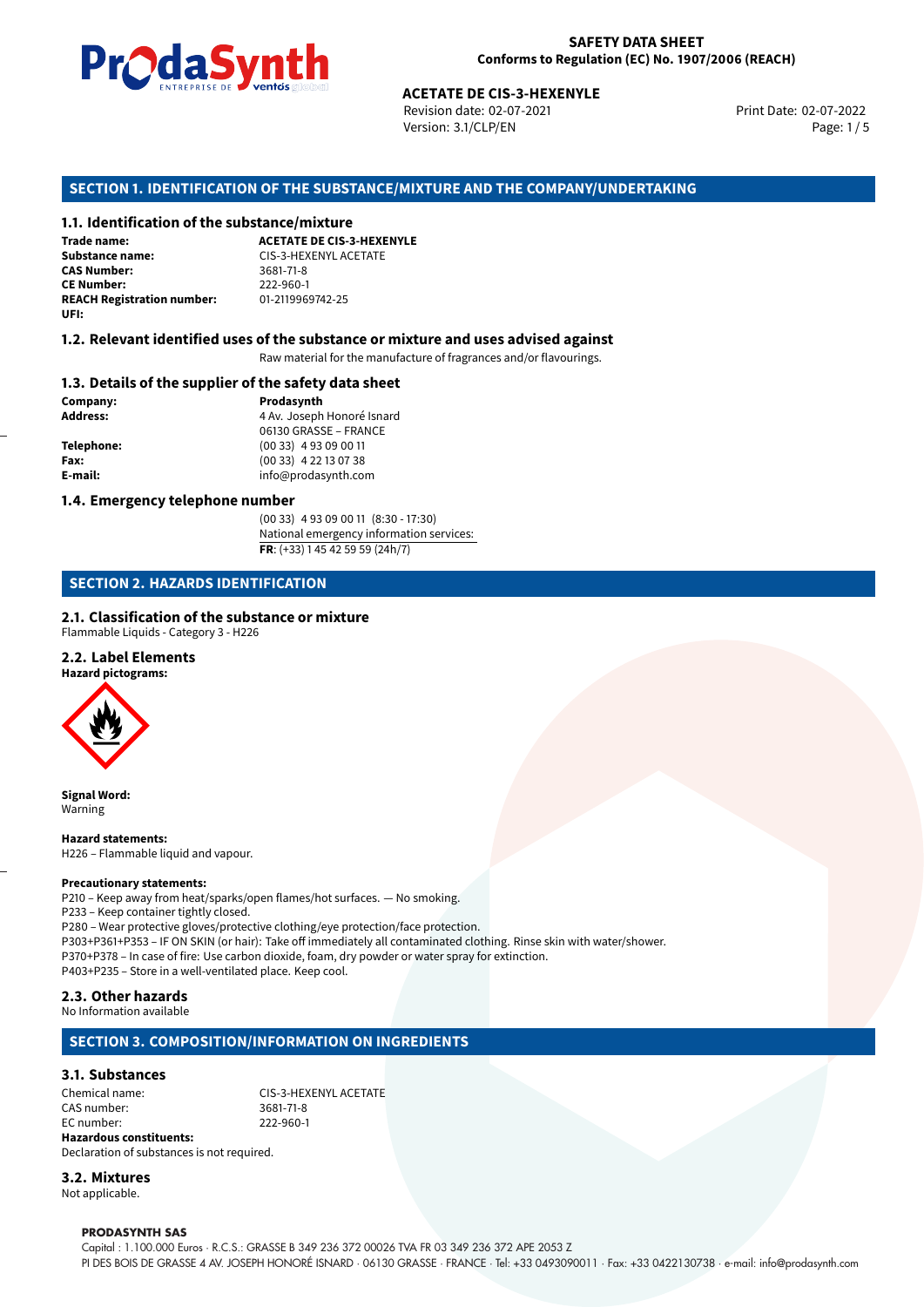

## **ACETATE DE CIS-3-HEXENYLE**<br>
Revision date: 02-07-2021<br> **Print Date: 02-07-2021**

Revision date: 02-07-2021 Version: 3.1/CLP/EN Page: 2 / 5

#### **SECTION 4. FIRST-AID MEASURES**

#### **4.1. Description of necessary first aid measures**

| Ingestion:    | Rinse mouth with water.<br>Obtain medical advice.                                                                                                    |
|---------------|------------------------------------------------------------------------------------------------------------------------------------------------------|
|               | Keep at rest. Do not induce vomiting.                                                                                                                |
| Eye contact:  | In case of contact with eyes, rinse immediately with plenty of water for at least 15 minutes and seek medical advice.                                |
| Inhalation:   | Remove person to fresh air and keep at rest.<br>Seek immediate medical advice.                                                                       |
| Skin contact: | Take off immediately all contaminated clothing.<br>Thoroughly wash affected skin with soap and water.<br>Seek medical attention if symptoms persist. |

#### **4.2. Most important symptoms and effects, both acute and delayed** No information available.

### **4.3. Indication of any immediate medical attention and special treatment needed**

No information available.

#### **SECTION 5. FIRE-FIGHTING MEASURES**

#### **5.1. Extinguishing Media**

Water spray, carbon dioxide, dry chemical powder or appropriate foam. For safety reasons do not use full water jet.

#### **5.2. Special hazards arising from the substance or mixture**

Known or Anticipated Hazardous Products of Combustion: Emits toxic fumes under fire conditions.

#### **5.3. Advice for firefighters**

High temperatures can lead to high pressures inside closed containers. Avoid inhalation of vapors that are created. Use appropriate respiratory protection. Do not allow spillage of fire to be poured into drains or watercourses. Wear self-contained breathing apparatus and protective clothing.

#### **SECTION 6. ACCIDENTAL RELEASE MEASURES**

#### **6.1. Personal precautions, protective equipment and emergency procedures**

Evacuate surronding areas. Ensure adequate ventilation. Keep unnecessary and unprotected personnel from entering. Do not breathe vapor/spray. Avoid contact with skin and eyes. Information regarding personal protective measures: see section 8.

#### **6.2. Environmental precautions**

To avoid possible contamination of the environment, do not discharge into any drains, surface waters or groundwaters.

#### **6.3. Methods and materials for containment and cleaning up**

Cover with an inert, inorganic, non-combustible absorbent material (e.g. dry-lime, sand, soda ash). Place in covered containers using non-sparking tools and transport outdoors. Avoid open flames or sources of ignition (e.g. pilot lights on gas hot water heater). Ventilate area and wash spill site after material pickup is complete.

#### **6.4. Reference to other sections**

Information regarding exposure controls, personal protection and disposal considerations can be found in sections 8 and 13.

#### **SECTION 7. HANDLING AND STORAGE**

#### **7.1. Precautions for safe handling**

Do not store or handle this material near food or drinking water. Do not smoke. Avoid contact with the eyes, skin and clothing. Wear protective clothing and use glasses. Observe the rules of safety and hygiene at work. Keep in the original container or an alternative made from a compatible material.

#### **7.2. Conditions for safe storage, including any incompatibilities**

Store in tightly closed and preferably full containers in a cool, dry and ventilated area, protected from light. Keep away from sources of ignition (e.g. hot surfaces, sparks, flame and static discharges). Keep away from incompatible materials (see section 10).

#### **7.3. Specific end use(s)**

No information available.

#### **PRODASYNTH SAS**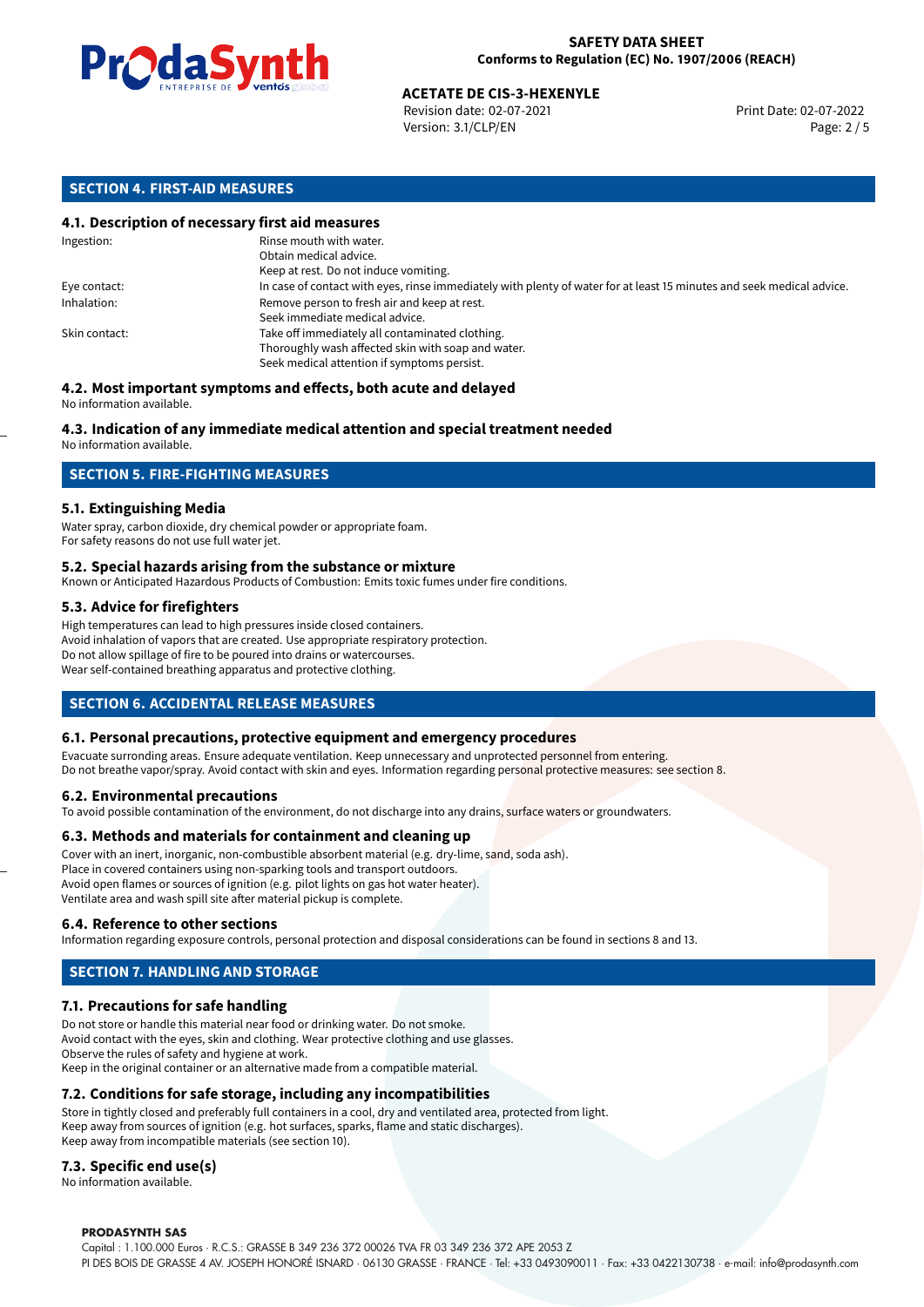

## **ACETATE DE CIS-3-HEXENYLE**<br>
Revision date: 02-07-2021<br> **Print Date: 02-07-2021**

Revision date: 02-07-2021 Version: 3.1/CLP/EN Page: 3 / 5

#### **SECTION 8. EXPOSURE CONTROLS AND PERSONAL PROTECTION**

#### **8.1. Control parameters**

Components with occupational exposure limits: None known.

#### **8.2. Exposure controls**

| Appropriate engineering controls: | Measures should be taken to prevent materials from being splashed into the body.                                                            |
|-----------------------------------|---------------------------------------------------------------------------------------------------------------------------------------------|
|                                   | Provide adequate ventilation, according to the conditions of use. Use a mechanical exhaust if required.                                     |
| Eye/Face protection:              | Chemical safety goggles are recommended. Wash contaminated goggles before reuse.                                                            |
| Hand Protection:                  | Chemical-resistant gloves are recommended. Wash contaminated gloves before reuse.                                                           |
| Body protection:                  | Personal protective equipment for the body should be selected based on the task being performed and the risks<br>involved.                  |
| <b>Respiratory Protection:</b>    | In case of insufficient ventilation, use suitable respiratory equipment.                                                                    |
| Environmental exposure controls:  | Emissions from ventilation or process equipment should be checked to ensure they comply with environmental<br>protection legislation.       |
|                                   | In some cases, filters or engineering modifications to the process equipment will be necessary to reduce emissions to<br>acceptable levels. |

#### **SECTION 9. PHYSICAL AND CHEMICAL PROPERTIES**

#### **9.1. Information on basic physical and chemical properties**

| Appearance:                            | Liquid       |
|----------------------------------------|--------------|
| Colour:                                | Confo        |
| Odour:                                 | Confo        |
| Odour theshold:                        | Not de       |
| pH:                                    | Not de       |
| Melting point/freezing point:          | Not de       |
| Boling point/boiling range (°C):       | Not de       |
| Flash point:                           | 56 °C        |
| Evaporation rate:                      | Not de       |
| Flammability:                          | Not de       |
| Lower flammability/Explosive limit:    | Not de       |
| Upper flammability/Explosive limit:    | Not de       |
| Vapour pressure:                       | 0,7960       |
| Vapour Density:                        | Not de       |
| Density:                               | $0,895 -$    |
| Relative density:                      | $0,895 -$    |
| Water solubility:                      | <b>INSOL</b> |
| Solubility in other solvents:          | SOLUE        |
| Partition coefficient n-octanol/water: | Not de       |
| Auto-ignition temperature:             | Not de       |
| Decomposition temperature:             | Not de       |
| Viscosity, dynamic:                    | Not de       |
| Viscosity, kinematic:                  | Not de       |
| Explosive properties:                  | Not de       |
| Oxidising properties:                  | <b>NONE</b>  |

#### Conforms to standard Conforms to standard Not determined Not determined Not determined Not determined Not determined Not determined Not determined Not determined  $0,7960$  mmHg at 25 $^{\circ}$ C Not determined Density: 0,895*−*0,905 g/mL (20ºC) Relative density: 0,895*−*0,905 (20ºC) INSOLUBLE IN WATER SOLUBLE IN ETHANOL Not determined Not determined Not determined Not determined Not determined Not determined NONE EXPECTED

#### **9.2. Additional information** No information available.

#### **SECTION 10. STABILITY AND REACTIVITY**

#### **10.1. Reactivity**

No hazardous reactions if stored and handled as prescribed/indicated.

#### **10.2. Chemical stability**

The product is stable if stored and handled as prescribed/indicated.

#### **10.3. Possibility of hazardous reactions**

No hazardous reactions if stored and handled as prescribed/indicated.

#### **10.4. Conditions to Avoid**

Conditions to Avoid: Excessive heat, flame or other ignition sources.

#### **PRODASYNTH SAS**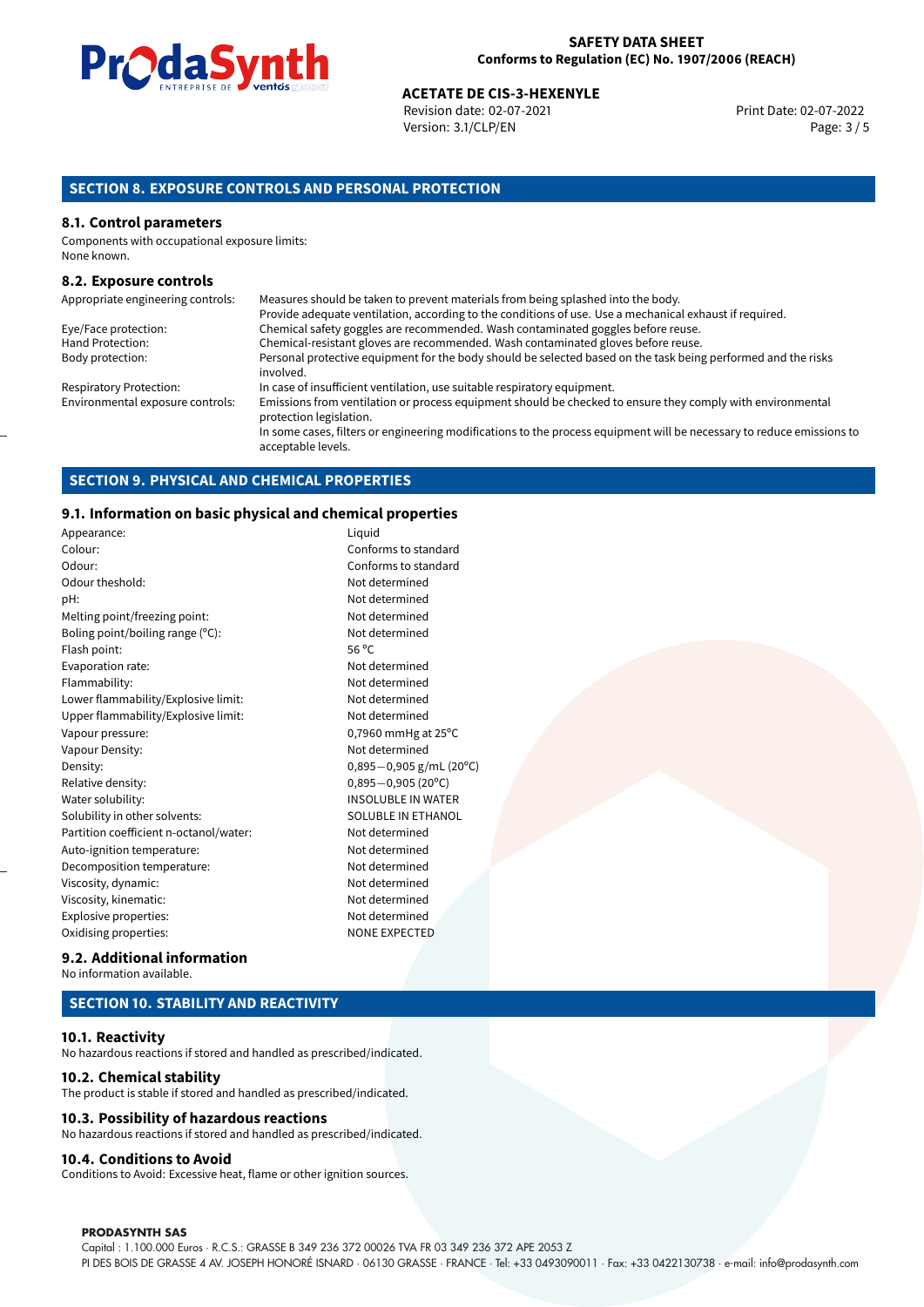

## **ACETATE DE CIS-3-HEXENYLE**<br>
Revision date: 02-07-2021<br> **Print Date: 02-07-2021**

Revision date: 02-07-2021 Version: 3.1/CLP/EN Page: 4 / 5

#### **10.5. Incompatible materials**

Avoid contact with strong acids and bases and oxidizing agents.

#### **10.6. Hazardous decomposition products**

During combustion may form carbon monoxide and unidentified organic compounds.

#### **SECTION 11. TOXICOLOGICAL INFORMATION**

#### **11.1. Information on toxicological effects**

| <b>Acute toxicity</b>                    | Based on the data available, the criteria for classification are not met. |
|------------------------------------------|---------------------------------------------------------------------------|
| <b>Skin corrosion/irritation</b>         | Based on the data available, the criteria for classification are not met. |
| Serious eye damage/irritation            | Based on the data available, the criteria for classification are not met. |
| <b>Respiratory or skin sensitisation</b> | Based on the data available, the criteria for classification are not met. |
| <b>Germ cell mutagenicity</b>            | Based on the data available, the criteria for classification are not met. |
| Carcinogenicity                          | Based on the data available, the criteria for classification are not met. |
| <b>Reproductive toxicity</b>             | Based on the data available, the criteria for classification are not met. |
| <b>STOT-single exposure</b>              | Based on the data available, the criteria for classification are not met. |
| <b>STOT-repeated exposure</b>            | Based on the data available, the criteria for classification are not met. |
| <b>Aspiration hazard</b>                 | Based on the data available, the criteria for classification are not met. |

#### **SECTION 12. ECOLOGICAL INFORMATION**

#### **12.1. Toxicity**

**Assessment:** Based on the data available, the criteria for classification are not met. **Experimental/calculated data:** No information available.

#### **12.2. Degradability**

No information available.

#### **12.3. Bioaccumulative potential**

No information available.

#### **12.4. Soil mobility**

No information available.

#### **12.5. Results of PBT and vPvB assessment**

No information available.

#### **12.6. Other adverse effects**

See also sections 6, 7, 13 and 15 Do not allow to get into waste water or waterways.

#### **SECTION 13. DISPOSAL CONSIDERATIONS**

#### **13.1. Waste treatment methods**

Dispose of in accordance with national and local environmental regulations.

#### **SECTION 14: TRANSPORT INFORMATION**

|                                  | <b>ADR/RID/ADN</b>            | <b>IMDG</b>                   | <b>IATA-ICAO</b>              |
|----------------------------------|-------------------------------|-------------------------------|-------------------------------|
| 14.1. UN Number                  | UN3272                        | <b>UN3272</b>                 | UN3272                        |
| 14.2. UN Proper Shipping Name    | ESTERS, N.O.S. (CIS-3-HEXENYL | ESTERS, N.O.S. (CIS-3-HEXENYL | ESTERS, N.O.S. (CIS-3-HEXENYL |
|                                  | ACETATE)                      | ACETATE)                      | ACETATE)                      |
| 14.3. Transport Hazard Class(es) |                               |                               |                               |
| 14.4. Packing Group              | Ш                             | $\mathbf{III}$                | Ш                             |
| 14.5. Environmental hazards      | No                            | No                            | No                            |
| Additional information           |                               |                               |                               |

#### **14.6 Special precautions for user**

None known

#### **14.7. Transport in bulk according to Annex II of MARPOL 73/78 and the IBC Code**

No information available

#### **PRODASYNTH SAS**